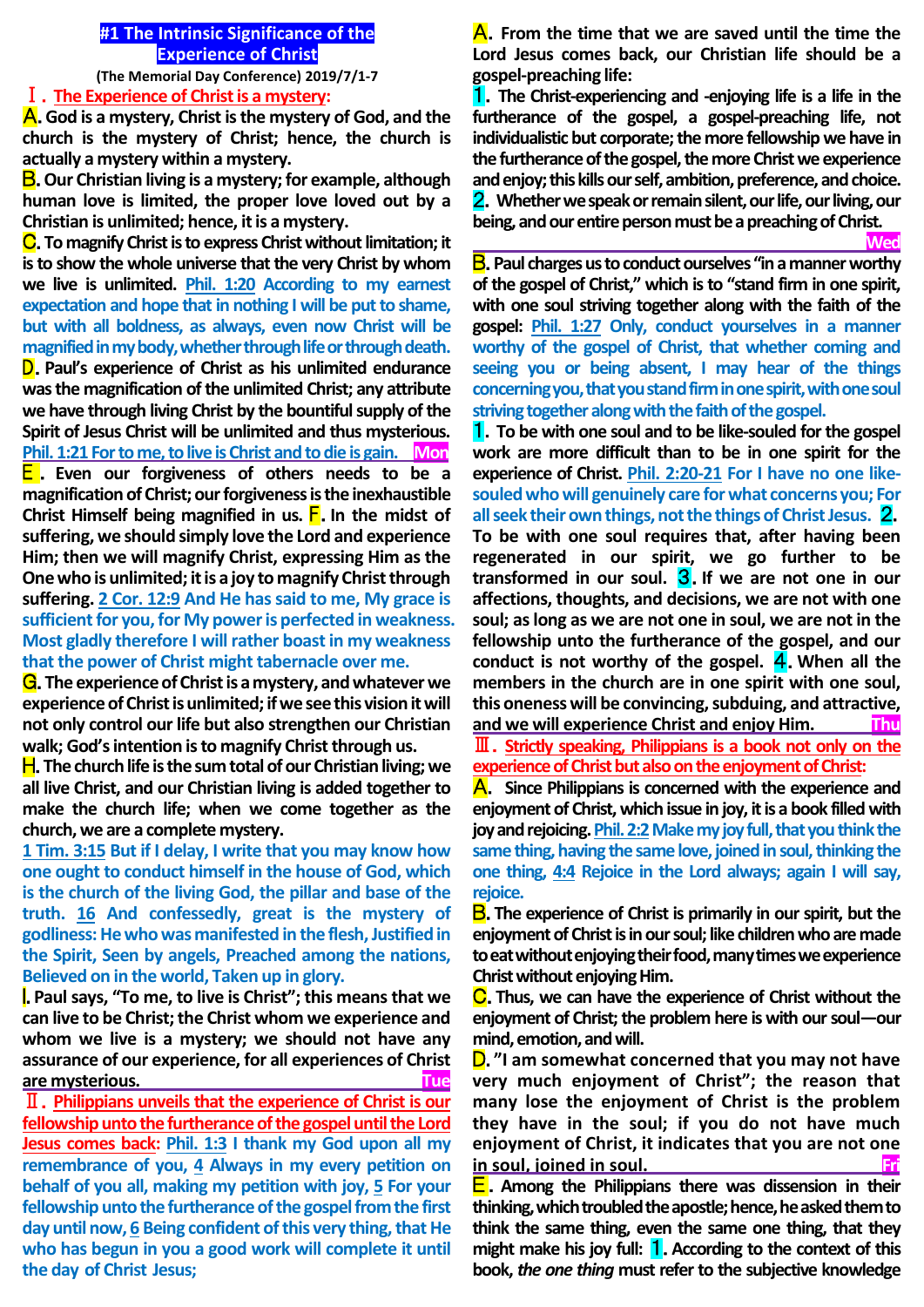**and experience of Christ; Christ, and Christ alone, should be the centrality and universality of our entire being.** 

# **Phil. 3:8 But moreover I also count all things to be loss on account of the excellency of the knowledge ofChrist Jesus my Lord, on account of whom I have suffered the loss of all things and count them as refuse that I may gain Christ.**

2.**The one thing is the subjective experience of Christ as our enjoyment for the church life, the Body life; this one thing should occupy our mind all the time; if we think the one thing, immediately the enjoyment of Christ will be our portion.** 3. **Our thinking should be focused on the excellency of the knowledge and experience of Christ; focusing on anything else causes us to think differently, thus creating dissensions among us. Phil. 3:10 To know Him and the power of His resurrection and the fellowship of His sufferings, being conformed to His death.** 4.**To think something other than the one thing is to rebel against God's economy; God's economy is that we think the one thing.**

5.**Because of the dissension in their thinking, the Philippian believers had different levels of love; they did not have the same love toward all the saints for the keeping of oneness; if our love toward the saints has been regulated and dealt with, then we will enjoy Christ as we love the saints.** 6.**Being one in soul, joined in soul, is not only for the experience of Christ but even more for the enjoyment of Christ; our experience of Christ should also be an enjoyment of Christ.** 7. To **experience Christ with enjoyment, we need to be in one spirit with one soul; in order to enjoy Christ, we need to have a proper soul, a "co-soul" that is one with the souls of other saints.** 8 .**The most important thing for us to do is to experience Christ as our enjoyment today so that the church may be built up for His glory; this is the way for us to be preserved in the Lord's recovery until He comes back.** Sat **Crucial Point①:The experience toward Christ is a mystery OL1:** God is a mystery, Christ is the mystery of God, and the **church is the mystery of Christ; hence, the church is actually** 

**a mystery within a mystery.Col. 2:2That their hearts may be comforted, they being knit together in love and unto all the riches of the full assurance of understanding, unto the full knowledge of the mystery of God, Christ.**

**OL2:** Our Christian living is a mystery; for example, although **human love is limited, the proper love loved out by a Christian is unlimited; hence, it is a mystery. OL3: To magnify Christ is to express Christ without limitation; it is to show the whole universe that the very Christ by whom we live is unlimited. Phil. 1:20 According to my earnest expectation and hope that in nothing I will be put to shame, but with all boldness, as always, even now Christ will be magnified in my body, whether through life or through death.**

**OL4: The church life is the sum total of our Christian living; we all live Christ, and our Christian living is added together to make the church life; when we come together as the church, we are a complete mystery.**

**The experience of Christ is a mystery, and whatever we experience of Christ is unlimited. If we see this vision, it will not only control our life but also strengthen our Christian walk. ...The church life is the sum total of our Christian living. We all live by Christ, and our Christian living is added together to make the church life.**

**All human virtues are limited. For example, human** 

**tolerance will eventually be exhausted. But the very magnification of Christ lived out of us cannot be exhausted. This mystery subdues the devil, the demons, and all the evil angels. It also convinces everyone. Any proper human being will be convinced by seeing the magnification of Christ. Our Christian patience is a mystery because it is the magnification of Christ. This is not merely Christ manifested; it is Christ manifested as the unlimited One.**

**Even our forgiveness of others needs to be a magnification of Christ. In Matthew 18 Peter asked the Lord how many times he should forgive his brother. He asked if he should forgive him even seven times. But the Lord told him that he must forgive seventy times seven. This is inexhaustible forgiveness.**

**To magnify Christ means to express Him as the One who is unlimited. He is magnified through the increase of our sufferings. Do not be afraid of suffering, for it is a joy to magnify Christ through suffering. …Over and over again, in this book Paul tells us to rejoice in the Lord. When we are in a pleasant environment, it may not mean very much to be joyful. But to rejoice when we are in prison means a great deal.**

#### **Application to young people/ college students**

**Because your experience of Christ is the mystery, you need to magnify the unlimited Christ. For example, you might experience Christ as love in certain relationship so you could love someone. That experience is wonderful but please remember. The love of Christ is unlimited. Also you might experience Christ as wisdom, understanding and endurance in your entrance exams, tests, English Test or TOEIC, Japanese Test. But the wisdom, understanding, endurance of Christ is unlimited. You should not remain in the past experience of Christ. Today you need to open anew to the Lord with brothers and sisters to experiencein a fresh way the wider, the longer, the higher and the deeper Christ. Every aspect of Christ is unlimited. Do not think you have already experienced Christ enough.Eph. 3:8To me, less than the least of all saints, was this grace given to announce to the Gentiles the unsearchable riches of Christ as the gospel** 

**18 May be full of strength to apprehend with all the saints what the breadth and length and height and depth are 19And to know the knowledge-surpassing love of Christ, that you may be filled unto all the fullness of God.**

**Prayer**:**"Oh, Lord Jesus, the riches of my Lord is unlimited.**  Please open my eyes to experience the unlimitedly expanding **Christ and let me magnify Christ. The experience of Christ is the mystery. Let me daily experience and enjoy this unlimited Christ together with brothers and sisters. And fill us with all**  the fulness of God. Let us keep the appetite for this unlimited **Christ by always opening to the Lord in the church life."** 

### **Crucial Point②:To experience Christ is to have the fellowship in the furtherance of the gospel and continues until coming back of the Lord Jesus**

**OL1: The Christ-experiencing and -enjoying life is a life in the furtherance of the gospel, a gospel-preaching life, not individualistic but corporate; the more fellowship we have in the furtherance of the gospel, the more Christ we experience and enjoy; this kills our self, ambition, preference, and choice. OL2: To be with one soul requires that, after having been regenerated in our spirit, we go further to be transformed in**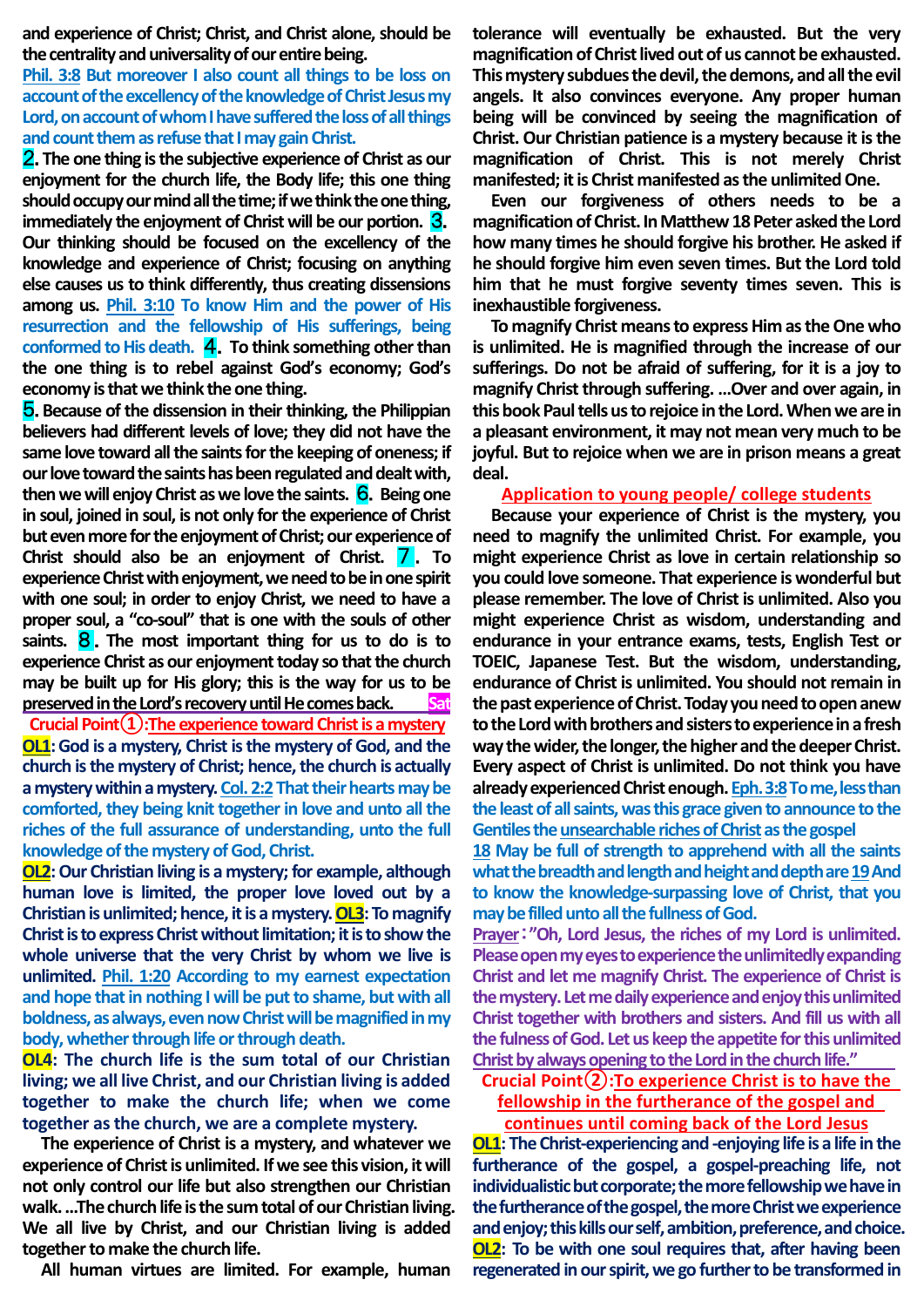#### **our soul.**

**OL3: If we are not one in our affections, thoughts, and decisions, we are not with one soul; as long as we are not one in soul, we are not in the fellowship unto the furtherance of the gospel, and our conduct is not worthy of the gospel.**

**OL4: When all the members in the church are in one spirit with one soul, this oneness will be convincing, subduing, and attractive, and we will experience Christ and enjoy Him. Phil. 1:3 I thank my God upon all my remembrance of you, 4 Always in my every petition on behalf of you all, making my petition with joy, 5 For your fellowship unto the furtherance of the gospel from the first day until now, 6 Being confident of this very thing, that He who has begun in you a good work will complete it until the day of Christ Jesus;**

**In Philippians 1:27 Paul says, "Only, conduct yourselves in a manner worthy of the gospel of Christ." When I read this verse years ago, I thought that conduct worthy of the gospel was behavior that was perfect before those to whom we preach the gospel. But this is not Paul's meaning here. The remainder of verse 27 says, "That whether coming and seeing you or being absent, I may hear of the things concerning you, that you stand firm in one spirit, with one soul striving together along with the faith of the gospel." Paul does not speak here of loving our wives, submitting to our husbands, honoring our parents, or behaving in kind, lovable manner. Rather, he tells us to stand firm in one spirit with one soul. If we are not in one spirit with one soul, then our conduct is not worthy of the gospel. …We will enjoy Christ by being in one spirit with one soul. By preaching the gospel we expressour oneness in spirit and in soul. …If we do not sense that we are feasting on Christ as we preach the gospel, something is wrong. …The primary thing is that in the course of our preaching, we will be feasting on Christ and enjoying Him.**

## **Application to the priests of the New Testament gospel (All brothers/sisters are priests of the New Testament gospel)**

**Since the New Testament believers are all priests of the gospel, you need to have a life of preaching the gospel. Paul preached the gospel and shepherded the new ones and traveled around as he built up the churches. And during the period, he wrote the Epistles of the New Testament. As he preached the gospel, he experienced Christ and renewed the vision. If you are not participating in the fellowship unto the furtherance ofthe gospel, you can not experience and enjoy Christ in a right way**. **In another words, if you do not practice the gospel on the street, or the gospel to your relatives, friends and neighbors, your experience of Christ is poor and your vision concerning Christ and the Church is not renewed. "For God so loved the world that He gave His only begotten Son, that everyone who believes into Him would not perish, but would have eternal life (John 3**:**16)." Whether or not a man will perish in the lake of fire depends only on his/her believing in Christ. The believing one will gain the eternal life and become the member of the Body of Christ. Do you desire your relatives and friends would perish? Or do you desire that they would become the members of the Body of Christ to express God's glory corporately?** 

**Because the fellowship unto the furtherance of the gospel is not the individual matter but a corporate matter, it is**  **required for us not only becoming one spirit but also one soul. For example, if you don't have a burden for the gospel, do not criticize the church's gospel propagation but be one mind to pray for the gospel. When we pray in one soul, if you receive the burden from the Lord, please join in the gospel propagation even one hour. If you do this, you would experience and enjoy Christ more richly in the fellowship unto the furtherance of the gospel. Hallelujah!** 

**Prayer**:**"Oh Lord Jesus, I will participate in the fellowship unto the furtherance of the gospel in the church life. I will train to be one spirit and one soul in the preaching of the gospel. Lord, transform my soul by spreading Yourself from my spirit to my mind, emotion and will of my soul. I can experience and enjoy You richly in the fellowship unto the furtherance of the gospel. I pray for the gospel friends together with brothers and sisters and preach the gospel to them. Save the people around me. Cause them to escape the perish and express God corporately. Amen!** "

## **Crucial Point③:A normal church life is not just a life experiencing Christ but a life enjoying Christ**

**Phil. 2:2 Make my joy full, that you think the same thing, having the same love, joined in soul, thinking the one thing, 4:4Rejoice in the Lord always; again I will say, rejoice.** 

**OL1: Since Philippians is concerned with the experience and enjoyment of Christ, which issue in joy, it is a book filled with joy and rejoicing.OL2: The experience of Christ is primarily in our spirit, but the enjoyment of Christ is in our soul; like children who are made to eat without enjoying their food, many times we experience Christ without enjoying Him. OL3:** "**I am somewhat concerned that you may not have very much enjoyment of Christ"; the reason that many lose the enjoyment of Christ is the problem they have in the soul; if you do not have much enjoyment of Christ, it indicates that you are not one in soul, joined in soul. OL4: To think something other than the one thing is to rebel against God's economy; God's economy is that we think the one thing.**

**The church life robs the devilish things from our minds. In the church life we help all the saints to think one thing** - **the enjoyment of Christ for the church life. … Whenever we think other things, we are disobedient and rebellious. To think something other than the one thing is to rebel against God's economy. God's economy is that we think the one thing. Has a certain brother offended you? You should not think about that offense, for God's economy does not allow you to do so. If you think about the offense, you rebel against God. This is a serious matter. Murmuring is also rebellious. God's economy does not allow us to murmur. To do so is to be disobedient. We all have our disposition, and we all are accustomed to murmuring, reasoning, and complaining. But if we are enlightened concerning reasoning and murmuring, we will say, "Lord, forgive my rebellion. …I want to be obedient, obeying Your economy to think the one thing. Although certain ones have offended me, I do not want to think about the offenses. Instead, I want to think only of the enjoyment and experience of Christ."**

# **Application to young working saints/ graduate students**

**God's economy does not allow you to murmur and be rebellious. Murmuring and complaining are actually devilish**